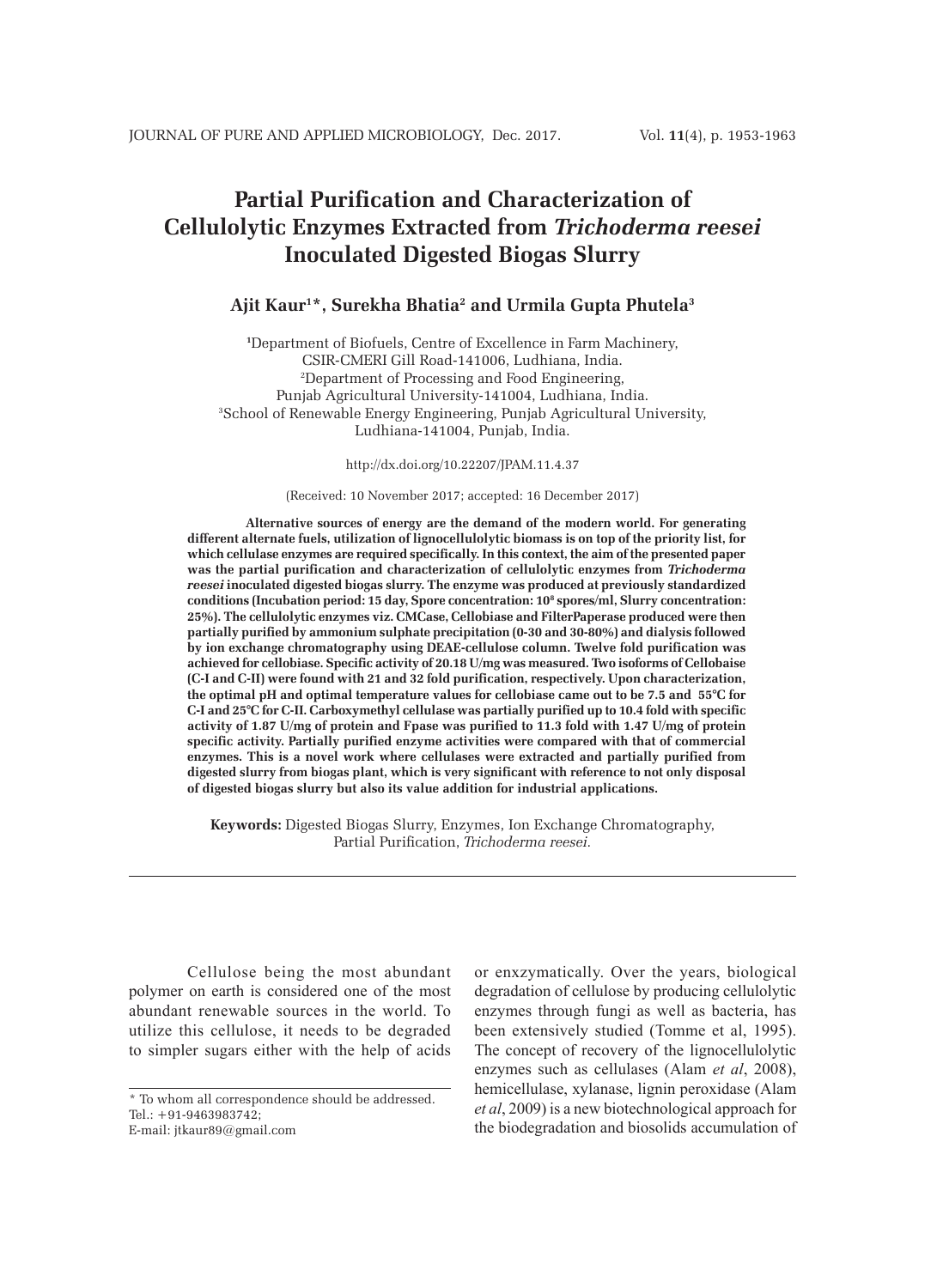slurry beside the production of industrial enzyme which exhibit the benefit of being very low treatment and production cost and environment friendly (Alam *et al*, 2003).

Hydrolysis of cellulose into glucose requires a complex system of cellulolytic enzymes known as cellulases that belong to the glycosyl hydrolases family (Henrissat, 1997). There are three major groups of enzymes in cellulase system on the basis of their action: endo- $\beta$ -1, 4-glucanase or non-processive cellulases (EG, EC 3.2.1.4 alternatively called  $C_x$ , CMCase and endoglucanase or  $1,4-\beta$ -D-glucanohydrolase),  $exo-\beta-1$ , 4-glucanase or processive cellulases (avicelase, exoglucanase, cellobiohydrolase,  $G<sub>1</sub>$ , CBH, EC 3.2.1.91) and  $\beta$ -1, 4-glucosidase (BG, EC 3.2.1.21)Gao *et al*,2008; Jagtap and Rao 2005; Thongekkaew *et al*,2008). Endocellulases act randomly and cleave the cellulose at exposed positions and produce new reducing ends. The exocellulases remain attached to the chain and release mainly cellobiose or cellotetraose units from one end of the chain (Sakon et al, 1997). For the complete hydrolysis of cellulose into monomer glucose the synergistic action of all three cellulolytic enzymes including endo- $\beta$ -1,4glucanase (EC 3.2.1.4, EG, randomly cleaving internal linkages), cellobiohydrolase (EC 3.2.1.91, CBH, specifically hydrolyzing cellobiosyl units from non-reducing ends), and  $\beta$ -D-glucosidase (EC 3.2.1.21, hydrolyzing glucosyl units from cellooligosaccharides) is required (Perez et al, 2002). The cellulases are used in many industrial as well as biotechnological applications including animal feed, textile, waste water, brewing and wine-making (Beguin and Auburt, 1994).

Due to increasing energy demand, focus is now on production and purification of cellulolytic enzymes from abundant renewable lignocellulosic biomass, especially agricultural waste residues, agro-industrial waste and their by-products which can help to reduce cellulase prices (Rodriguez-Couto and Sanroman, 2005). When microorgtanisms grow on cellulosic substrates, the cellulase enzymes are induced. Many different microorganisms are able to produce cellulase enzyme including fungi, bacteria and actinomycetes. The majority of the commercial and laboratory cellulases are produced using fungi due to their high enzyme activity (Nagendran et al,

J PURE APPL MICROBIO*,* **11**(4), DECEMBER 2017.

2009). Among fungi, Trichoderma species are able to produce numbers of extracellular polysaccharide hydrolyzing enzyme (Bhat and Bhat, 1997).Enough nutrients for cellulase production are present in slurry, making it an efficient substrate for enzyme production. Slurry contains considerable amount of valuable substances.

For understanding the mechanism of cellulose degradation by the enzyme, it is necessary to isolate, purify and characterize these enzymes. Variety of techniques have been used for this purpose i.e. gel filtration, ion-exchange chromatography, preparative polyacrylamide gel electrophoresis, high pressure liquid chromatography and preparative iso-electric focusing. A few workers have taken the advantage of selective binding of cellulases to their insoluble substrates i.e. crystalline cellulose, cellulose powder and natural sources of cellulose i.e. wheat straw and cotton linters. Cellobiohydrolases of *T.viride* has been purified by applying the same phenomena. Mart-Yanov *et al* (1983) has reported single step purification of cellulases by using adsorption chromatography on crystalline cellulose with 50 time purification from the original sample. Extracellular cellulose binding endoglucanase of *Cellulomonas* species has also been purified by affinity chromatography on phosphoric acid swollen cellulose. Lamed *et al* (1987) have purified and partially characterized a complete cellulase complex "cellulosome" from culture supernatant of *Clostridium thermocellum* by using adsorption chromatography on micro-crystalline cellulose and gel filtration on Sepharose-B.

Chen *et al* (2004), purified CMCase from *Sinorhizobium fredii*. The crude protein was first precipitated with a 40-60% ammonium sulphate saturation. Two step chromatography procedure was employed including DEAE Sepharose anion exchange and phenyl sepharose. Ahmed *et al* (2009) purified cellulase at 4°C by ammonium sulphate precipitation, gel filteration on Sephadex G-200 column followed by gel filteration on Sephadex G-50 column. Bara *et al*, (2003) purified exoglucanase (EXG) by gel filteration and ion exchange chromatography and observed 35.7 fold purification with 9.5% yields. Noronha *et al* (2000) has employed gel filteration and ion exchange chromatography for purification of EXG and got 69 fold purification with 0.32%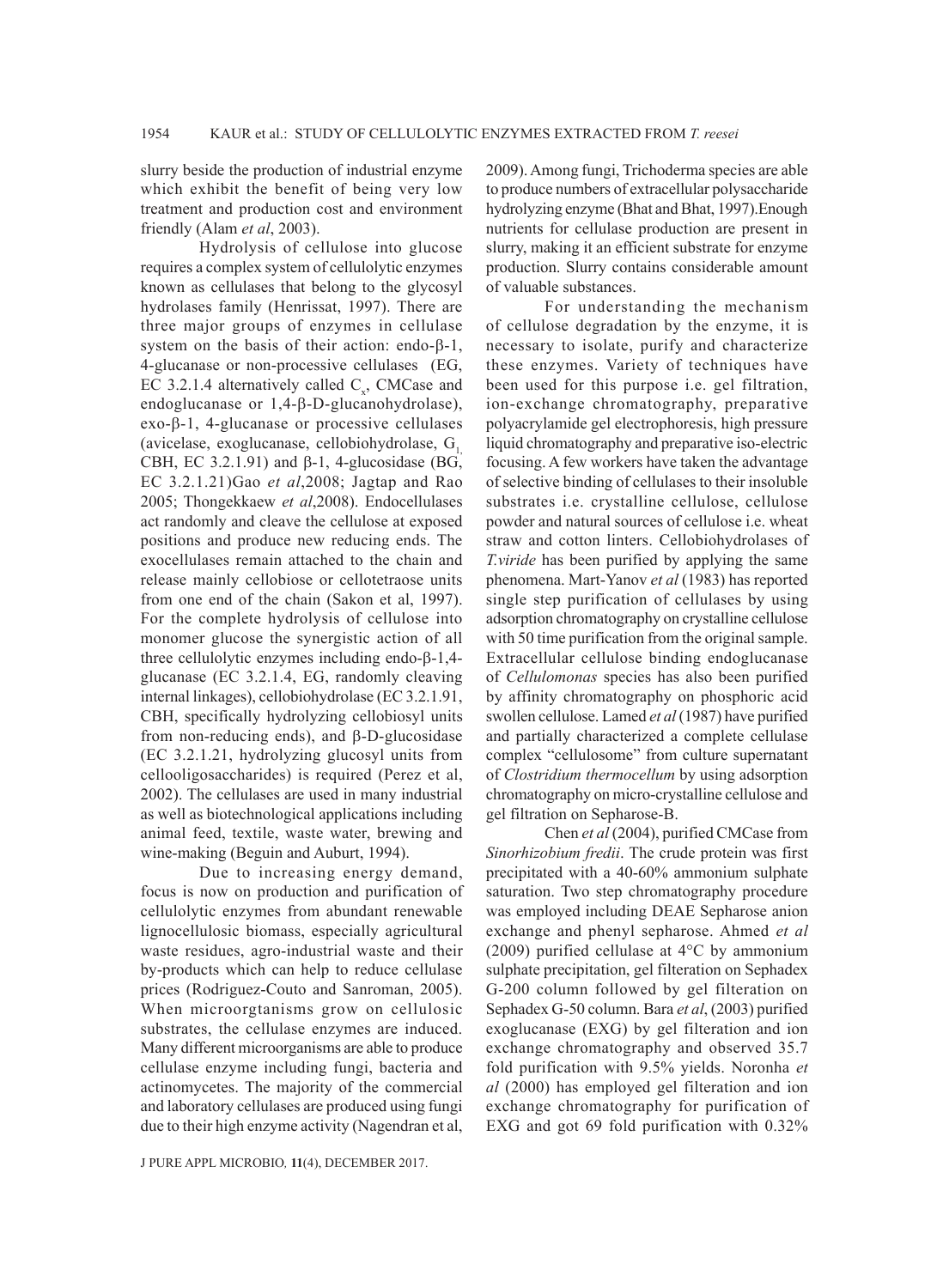yield. Pitson *et al* (1997) purified β-glucosidase by ammonium sulphate precipitation and gel filteration. Wei *et al* (1996) purified  $\beta$ -glucosidase by ammonium sulphate precipitation, ion exchange and gel filteration chromatography.  $\beta$ -Glucosidase was purified from *Monascus purpureus* by gel filteration chromatography with 13 fold purification (Dariot *et al*, 2008). β-Glucosidase was purified from *Paecilomyces thermophila* by gel filteration chromatography with 105 fold purification and final recovery of 21.7% (Yang *et al*, 2008).

Okada (1976) purified cellulase-III component from a crude cellulase preparation of Trichoderma viride by DEAE Sephadex A-50 column chromatography technique. Optimum pH was 4.5-5.0 and temperature was 50°C. Begum *et al* (2009) purified extracellular cellulase from *Aspergillus niger* ITCC-4857.01 by ion exchange chromatography using DEAE Cellulose followed by gel fileration. The purification achieved was 53 fold from the crude extract with a yield of 49%. Shanjing *et al* (2002) purified endoglucanase by gel filteration by Superdex-75 prep grade with an active recovery of 92.8% and the purification factor 4.2. The optimum temperature and pH for the enzyme were 55°C and 4.5-5.0, respectively.Wood *et al* (1972) purified C<sub>1</sub> component of *Trichoderma koningii* cellulase by chromatography on DEAE Sephadex with a salt gradient.

Youssef (2011) reported specific activity by *A.oryzae* a maximum of 24.2,18.1 and 1.65 U/ mg biomass at 40°C of endo-,exoglucanase and filer paperase activity (FPA). A temperature of 40°C was identifies as optimum for metabolite production and sugar utilization by *A. niger* ATCC 10577 and *A.niger* V Tiegham (Roukas,2000; Fawole and Odunfa, 2003).

Hence the present study is aimed to accomplish the following objective:

To partially purify cellulolytic enzymes extracted from *Trichoderma reesei* MTCC 164 inoculated digested biogas slurry.

#### **MATERIAL AND METHODS**

#### **Source of substrates, chemicals and microbial culture**

Digested biogas slurry was obtained from a working biogas plant in biogas field laboratory of School of Renewable Eneergy Engineering, PAU, Ludhiana. The analytical grade chemicals required for media and solutions preparation were purchased from Hi-Media, SRL, Sigma and S.D fine chemicals Pvt. Ltd. Standard culture of *Trichoderma reesei* MTCC 164 was procured from MTCC (Microbial Type Culture Collection), Institute of Microbial Technology, Chandigarh and was maintained on malt extract Blakeslee's agar (composition given in Annexure I) slants at  $30\pm2\degree C$ by monthly transfers. The culture was stored in refrigerator after sub-culturing.

#### **Production of Cellulolytic Enzymes**

Digested slurry was inoculated with 2ml spore suspension of *T.reesei* spores @ 10v spores/ ml and was incubated at 30±2°C for enzyme production. After 10 days, crude enzyme was extracted by centrifugation and supernatant was analyzed for activities of carboxymethylcellulase, filterpaperasee and cellobiase by Mandels *et al* (1976) method. Total protein content was determined by the method of Lowry et al, (1951).Enzyme activities (U/ml of sample) and protein (mg/ml of sample) was determined spectrophotometrically using UV-VIS spectrophotometer 2800 model. The carboxy methyl cellulase (CMCase) activity was measured according to method of Mandels *et al* (1976)**.** The cellobiase activity was measured by the methods of Toyama and Ogawa (1977). FPase activity was measured according to method of Mandels *et al* (1976).

#### **Enzyme units**

The cellulase enzyme activity is expressed in terms of Internatinal units and international unit of cellulase may be defined as 1 micromole of reducing sugar released per minute per mililitre of enzyme extract, measured as glucose. Appropriate dilution factors were used as and when followed during estimation of enzyme activity

Reducing sugar  $\mu$  mole/ml/min =  $\frac{mg}{m}$  of reducing sugar produced/ml  $0.18 \times Incubation Period (min)$ 

#### **Partial Purification of Cellulolytic Enzyme from**  *T.Reesei* **Inoculated Digested Biogas Slurry Crude enzyme extraction and enzyme essay**

The crude enzyme was produced under already optimized condition (i.e. 25% concentration of slurry, 10x spores/ml spore concentration and 15 day incubation) from previous experiments and was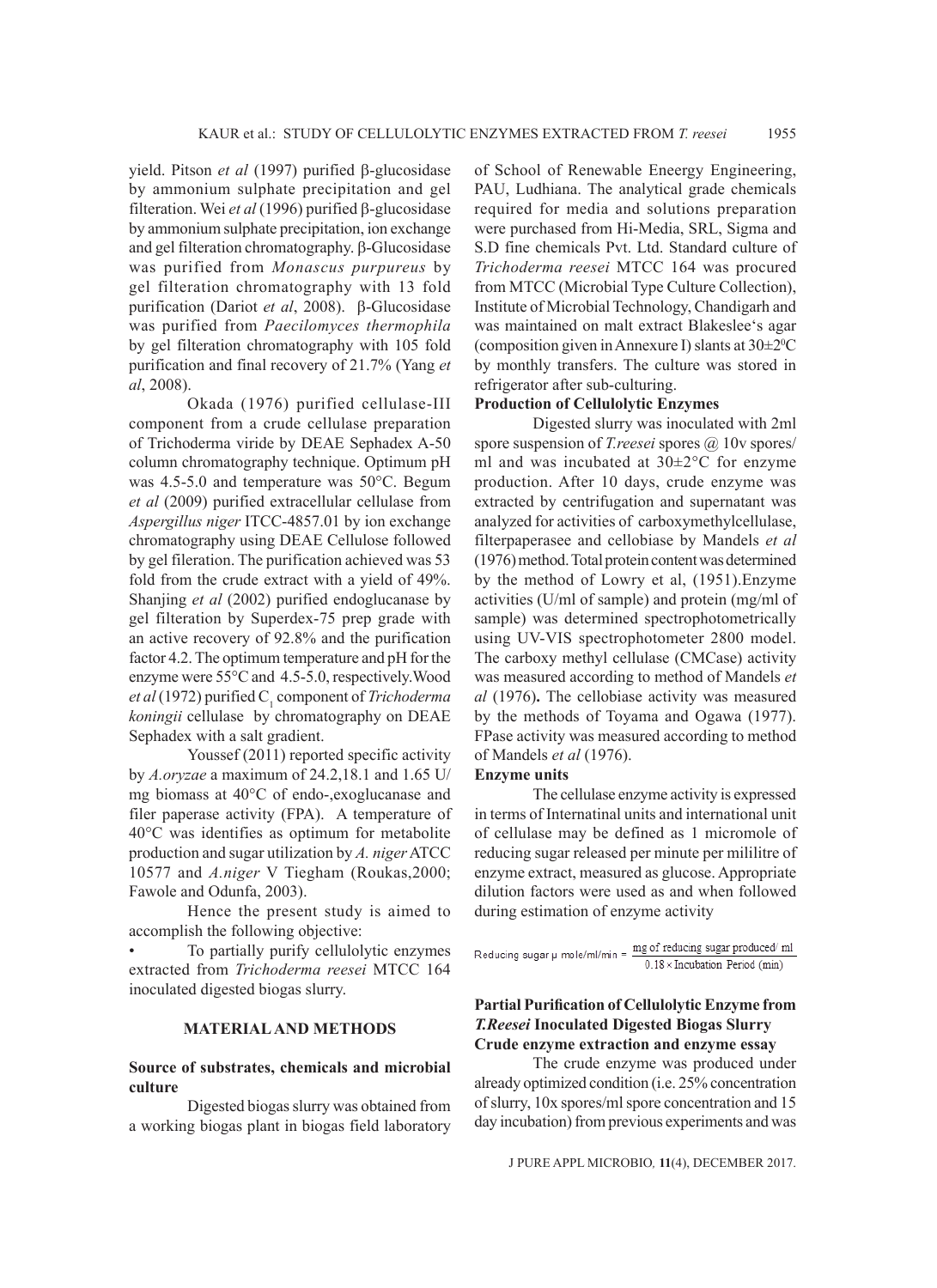centrifuged at 10,000 rpm for 15 min at 4°C. The supernatant was used as crude enzyme extract. Precipitation with  $(\text{NH}_4)_{2}\text{SO}_4$  and dialysis

The crude enzyme produced was subjected to precipitation at 0-30% and 30-80% ammonium sulphate saturation. The precipitates were then dissolved in minimum volume (10-20ml) of 0.1M phoshphate buffer (pH 6.0) and dialyzed against excess of diluted (5x) buffer for 48 hrs at 4°C. Activity of cellulases was tested in the protein dialysate and was further purified by DEAE-Cellulose column chromatography.

# **Enzyme purification by DEAE-Cellulose column chromatography**

#### **Activation of DEAE-cellulose**

Excess of 0.5N HCl (10ml) was added

to about 25 g of DEAE-cellulose, mixed nicely, kept for 30 minutes and supernatant was removed slowly. This procedure was repeated five times followed by the washings with distilled water 3 times. Then sufficient amount of 0.5N NaOH was added to above treated DEAE cellulose in the same way five times and washed with distilled water so that maximum DEAE cellulose had settled down and its colour became white. Before packing into the column DEAE cellulose was given washings with 0.1M phosphate buffer (pH 6.0) and then slurry of activated DEAE-cellulose was poured in the column (shown in Fig.1) without interruption. The column was allowed to settle down uniformly and was equilibrated with phosphate buffer (pH 6.0) until the eluate showed a pH of 6.0.



**Fig. 1.** Activation of DEAE cellulose column and ion exchange chromatography



**Fig. 2.** Specific activity vs. molarity chart for cellobiase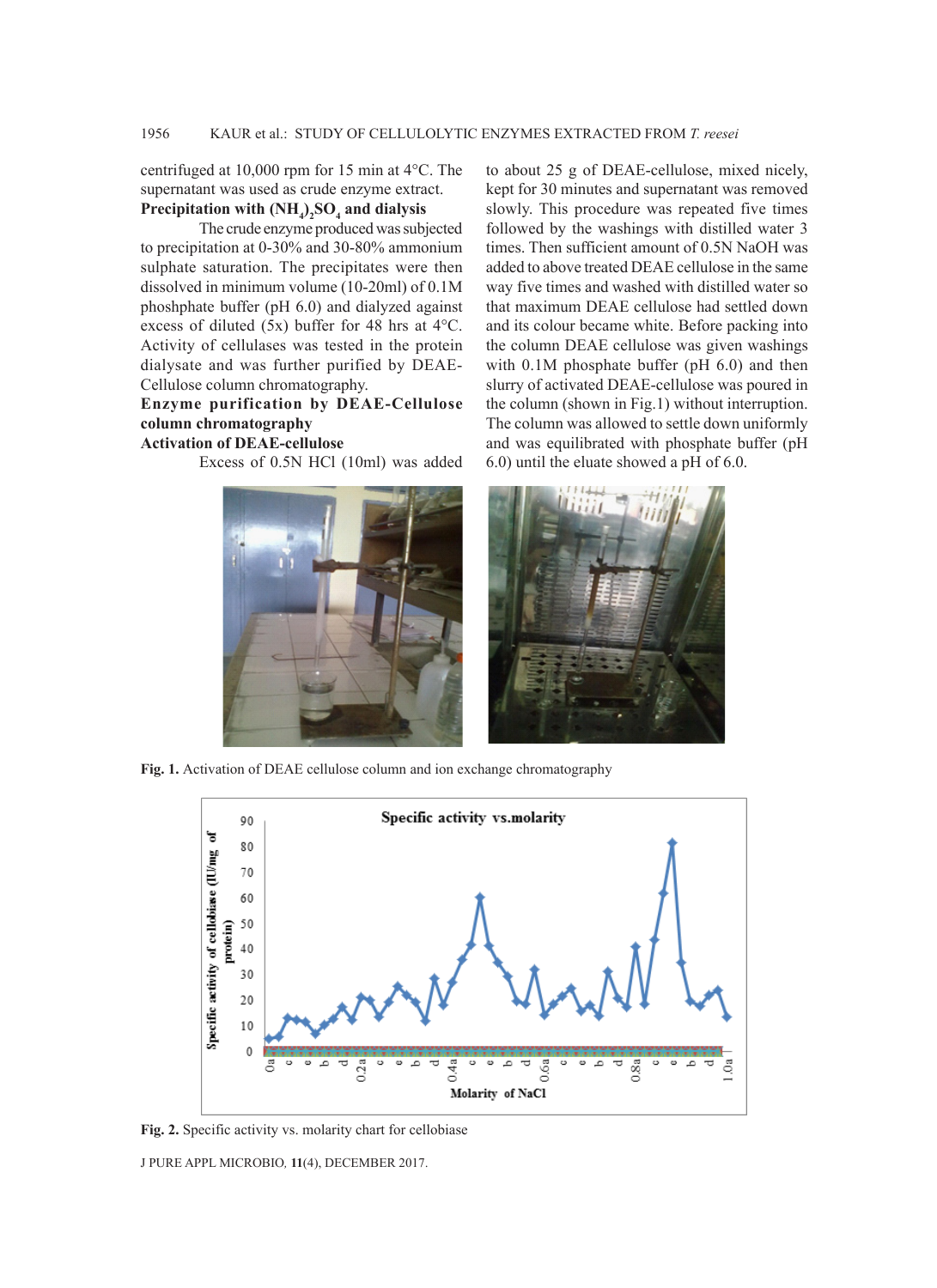## 1957 KAUR et al.: STUDY OF CELLULOLYTIC ENZYMES EXTRACTED FROM *T. reesei*

#### **Enzyme purification**

The crude extract was subjected to purification after dialysis at 4°C. The protein dialysate was loaded on DEAE cellulose column equilibrated with 0.1M phosphate buffer (pH 6.0). The enzyme was eluted with same buffer using stepwise gradient (0.1M each) of increasing molarity of NaCl (0.1-1.0 M) at a flow rate of 12ml per hour (as shown in Fig 1). 25ml buffer of each molarity was used for elution. Fractions of 5ml each were collected and analyzed for cellulase activity and protein content. The fractions which contained the sufficient high activity of cellobiase were separately pooled for further characterization.

# **Characterization of Cellobiase**

#### **Determination of optimum temperature**

Activity of cellobiase was determined at different temperatures ranging 5-35°C. The

value of optimum temperature was determined by plotting percent maximum activity verses temperature.

#### **Determination of optimum pH**

Activity of cellobiase was determined at different pH ranging from 5.8 to 8.0. The value of optimum pH was determined by plotting percent maximum activity verses pH.

#### **Statistical Analysis**

Standard error was calculated manually for all the experiments. All treatments were completed in triplicate.

#### **RESULTS AND DISCUSSION**

The present study was conducted to partially purify cellulolytic enzymes from digested



**Fig. 3.** Specific activity vs. molarity chart for filterpaperase



**Fig. 4.** Specific activity vs. molarity chart for carboxymethylcellulase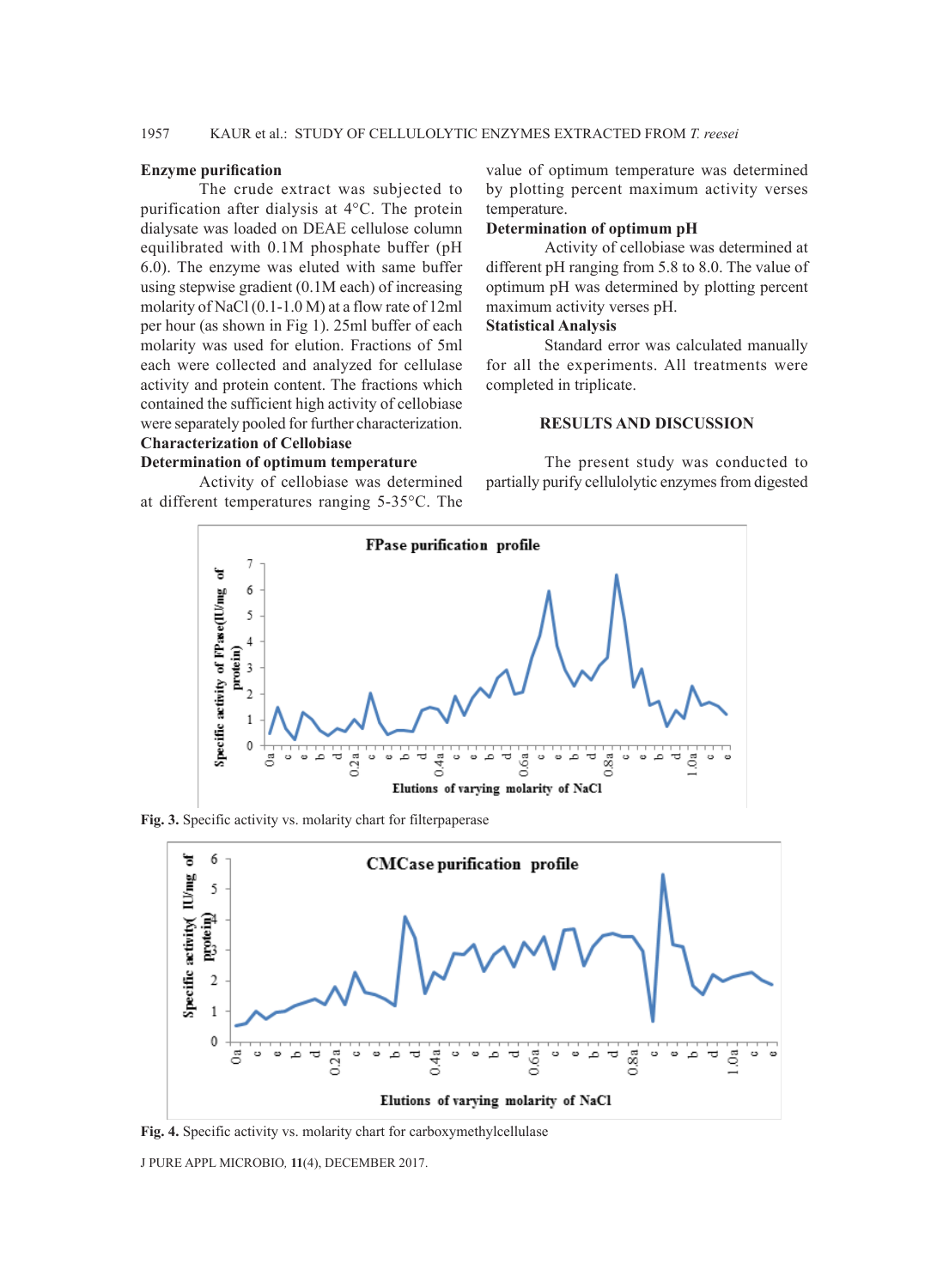| Sample                                   | <b>MCase</b>     | Cbase               | Fpase             | Protein            | Reducing           |  |
|------------------------------------------|------------------|---------------------|-------------------|--------------------|--------------------|--|
|                                          | activity         | activity            | activity          | content            | Sugars             |  |
|                                          | (IU/Kg           | (IU/Kg              | (IU/Kg            | mg/l of            | mg/l of            |  |
|                                          | digested         | digested            | digested          | digested           | digested           |  |
|                                          | slurry)          | slurry)             | slurry)           | slurry)            | slurry)            |  |
| Units in crude extract                   | $321.53 \pm 9.3$ | $3406.48 \pm 31.56$ | $428.57 \pm 11.4$ | $2610.4 \pm 14.6$  | $1512.2 \pm 11.8$  |  |
| After 0-30% (NH,, ), SO,, precipitation  | $21.89 \pm 0.56$ | $172.13 \pm 2.21$   | $19.08 \pm 0.12$  | $301.47 \pm 6.36$  | $413.60 \pm 9.48$  |  |
| After 30-80% (NH,, ), SO,, precipitation | $47.31 \pm 0.76$ | $289.12 \pm 4.78$   | $20.85 \pm 0.49$  | $522.14 \pm 14.86$ | $951.07 \pm 16.51$ |  |
| 0-30% ppt dialysate                      | $18.33 \pm 0.06$ | $136.27 \pm 2.81$   | $13.31 \pm 0.02$  | $84.82 \pm 4.32$   | $338.4 \pm 5.67$   |  |
| 30-80% ppt dialysate                     | $29.92 \pm 0.12$ | $284.12 \pm 9.51$   | $20.68 \pm 0.06$  | $169.28 \pm 5.4$   | $475.41 \pm 11.3$  |  |

 $\mathbf{I}$ 

 $\mathbf{I}$ 

biogas slurry using a mesophilic, filamentous fungi *Trichoderma reesei* MTCC 164.

Partial Purification of Cellulolytic Enzyme from Digested Biogas Slurry Using *T.Reesei* MTCC 164

The crude enzyme extract was initially analyzed for all cellulolytic enzyme activities. Results from Table 1 indicate that the extract showed maximum Cbase activity i.e. 3406.48 U/ml, followed by Fpase activity (428.57 U/ ml). The crude enzyme extract was subjected to precipitation with 0-80% ammonium sulphate saturation in two steps i.e. 0-30% and 30-80%. Dialysis was performed with both precipitate samples. Precipitates of 30-80% saturation showed maximum activities after dialysis i.e. 29.92 U/ml of CMCase, 284.12 U/ml of Cbase and 20.68 U/ml of Fpase. Protein content was measured to be 169.28 mg/ml and reducing sugars to be 475.41 mg/ml. **Partial purification of Cellobiase**

The crude enzyme extract after 30-80% ammonium sulphate precipitation was dialyzed. Purification achieved with this step was 1.29 fold as the specific activity of enzyme increased from 1.3 IU/mg of protein in crude enzyme to 1.68 IU/ mg proteins in ammonium sulphate precipitated enzyme. After anion exchange chromatography on DEAE cellulose column two different cellobiase isoforms named C-I and C-II were identified with purification folds of 21.16 and 31.83, respectively. These isoforms were eluted at 0.4-0.5 M and 0.8- 0.9 M (C I- Fraction 21 to 28 or 0.4a to 0.5c; C II- Fraction 41 to 46 or 0.8a to 0.9a) of NaCl concentrations and named on the basis of elution with increasing molarity of NaCl. The purification profile is shown in Table 2 and Fig2.

Shanjing *et al* (2002) purified cellulase by gel filtration using superdex 75 prep grade with an activity recovery of 92.8% and the purification factor 4.2. The optimum pH and temperature of purified cellulase was reported as 4.5-5.0 and 55°C, repectively. Lau and Wong (2001) purified a novel cellobiase Cba 2 from *Cellulomonas biazotea* over 260 fold using ammonium sulphate precipitation, gel filtration chromatography, anion-exchange chromatography and reversed phase high performance liquid chromatography sequentially. Purified enzyme has a pH optimum of 4.8 and the optimum temperature for the activity was 70°C. Ghorai *et al* (2010) purified cellobiase

J PURE APPL MICROBIO*,* **11**(4), DECEMBER 2017.

 $\overline{1}$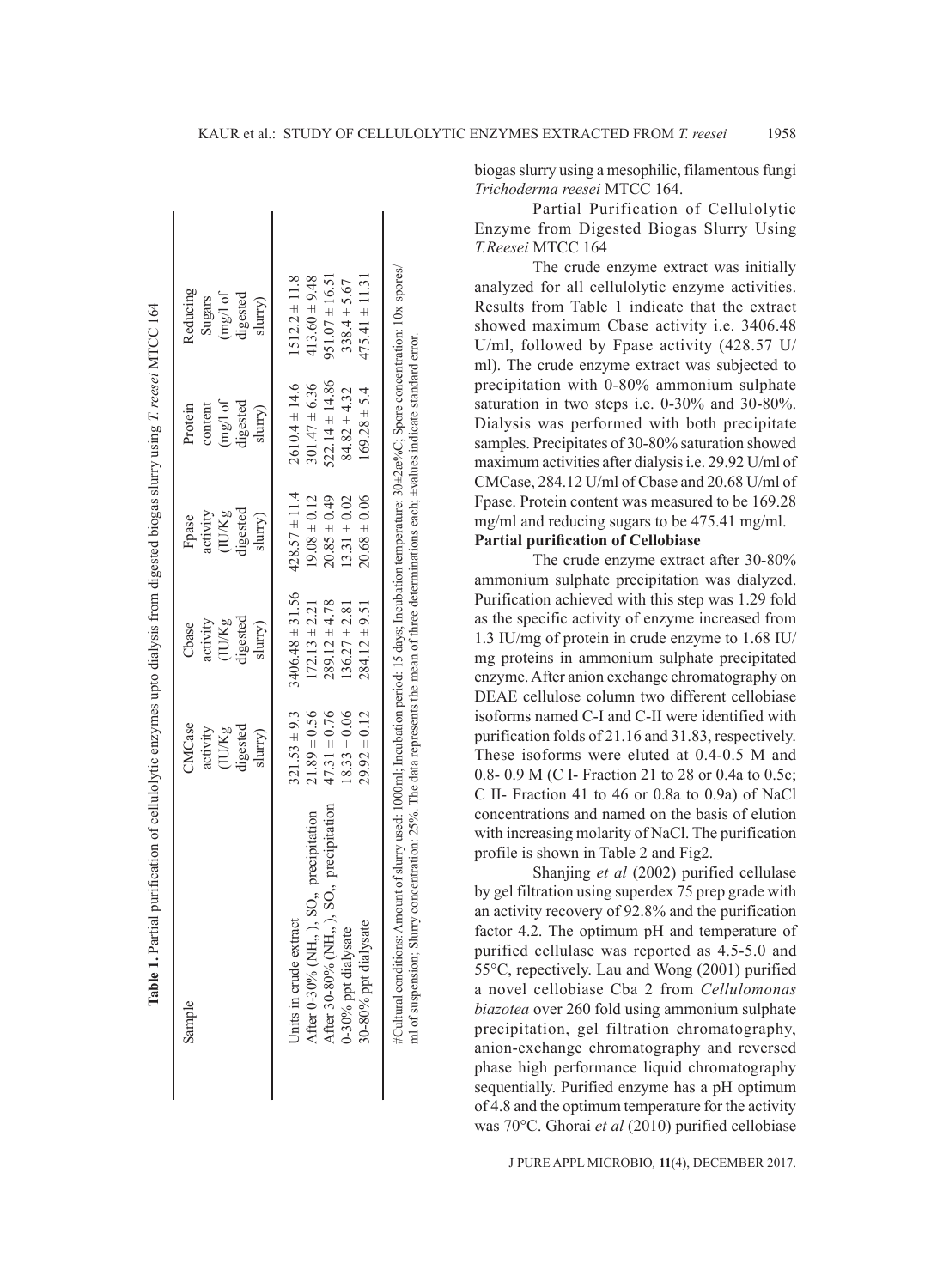from the culture medium by ultra filtration and gel permeation, ion-exchange and high performance liquid chromatography. Enzyme had temperature and pH optima at 45°C and 5.4 respectively and retained full activity in a pH range of 5.0-8.0 and temperature of 30-60°C.

#### **Effect of temperature on partially purified cellobiase**

The most important factor among all the physical variables affecting the production of enzymes is usually the temperature because enzyme activities are sensitive to temperature (Krishna, 2005). Here, Cellobiase activities were measured in partially purified cellobiase at different temperatures ranging from 5 to 35°C. C-I showed maximum Cbase 3.89 units at 55°C and comparable units (3.091) at 25°C and C-II produced 3.169 units at 25°C, which is thus

optimum temperature as shown in Table 3. Dutta *et al* (2008) studied cellulase from *Penicilllium citrinum* MTCC 6489 and found maximum FPase and CMCase at 65 and 60°C respectively. Xin and Geng (2010) showed an optimum activity at 30°C for FPase and CMCase of *Trichoderma reesei* RUT C-30.

#### **Effect of pH on partially purified cellobiase**

Cellobiase activities were measured in partially purified cellobiase at different pH ranging from 5.8 to 8. Maximum Cellobiase activity (2.197 Units/ml in Pool-I and 2.729 Units/ml in Pool-II) was observed at pH 7.5 as shown in Table 4. Maximum CMCase and cellobiase activities from *Penicillium citrinum* MTCC 6489 were reported at pH at 5.5 and 8.0 and FPase at 6.5 (Dutta *et al*, 2008). Xin and Geng (2010) working with horticultural waste as the substrate for cellulase

|  |  | Table 2. Purification profile of Cellobiase after Ion Exchange Chromatography |  |
|--|--|-------------------------------------------------------------------------------|--|
|--|--|-------------------------------------------------------------------------------|--|

| Purification step                   | Total Enzyme<br>units produced<br>(Units) | Protein<br>content<br>(mg) | Specific<br>activity<br>(units/mg of<br>protein) | Purification<br>fold | Yield<br>$(\%)$ |
|-------------------------------------|-------------------------------------------|----------------------------|--------------------------------------------------|----------------------|-----------------|
| Units in crude extract              | 3406.48±31.56                             | $2610.4 \pm 14.6$          | 1.3                                              |                      | 100             |
| Crude Cellobiase (30-80% dialysate) | $284.119 \pm 9.51$                        | $169.28 \pm 5.40$          | 1.68                                             | 1.29                 | 100             |
| DEAE Cellulose Cellobiase           | $258.02 \pm 7.20$                         | $12.801 \pm 0.09$          | 20.16                                            | 12                   | 90.81           |
| C-I Cellobiase                      | $44.226 \pm 0.36$                         | $1.244\pm0.02$             | 35.55                                            | 21.16                | 15.57           |
| C-II Cellobiase                     | $30.86 \pm 0.21$                          | $0.577 \pm 0.005$          | 53.48                                            | 31.83                | 10.86           |

#Cultural conditions:Amount of slurry used: 1000 ml; Incubation period: 15 days; Incubation temperature: 30±2æ%C; Spore concentration: 108 spores/ml of suspension; Slurry concentration: 25%. The data represents the mean of three determinations each; ±values indicate standard error.

|                        | <b>Table 3.</b> Optimum temperature of partially<br>purified cellobiase |                                    |     | Table 4. Cellobiase characterization: Optimum pH<br>of partially purified cellobiase |                                       |
|------------------------|-------------------------------------------------------------------------|------------------------------------|-----|--------------------------------------------------------------------------------------|---------------------------------------|
| Temp.<br>$(^{\circ}C)$ | Cbase activity<br>in C-I $(U/ml)$                                       | Cbase activity<br>in C-II $(U/ml)$ | pH  | Cbase activity<br>in pool-I $(U/ml)$                                                 | Cbase activity in<br>pool-II $(U/ml)$ |
| 5                      | $1.739 \pm 0.012$                                                       | $2.114 \pm 0.017$                  | 5.8 | $1.194 \pm 0.001$                                                                    | $1.227 \pm 0.009$                     |
| 15                     | $2.147 \pm 0.009$                                                       | $2.737 \pm 0.015$                  | 6   | $1.376 \pm 0.017$                                                                    | $1.535 \pm 0.012$                     |
| 25                     | $3.091 \pm 0.015$                                                       | $3.169 \pm 0.023$                  | 6.5 | $1.499 \pm 0.011$                                                                    | $1.553 \pm 0.010$                     |
| 35                     | $2.697 \pm 0.021$                                                       | $2.427 \pm 0.012$                  | 7   | $1.779 \pm 0.009$                                                                    | $1.831 \pm 0.021$                     |
| 45                     | $2.358 \pm 0.019$                                                       | $1.479 \pm 0.010$                  | 7.5 | $2.197 \pm 0.018$                                                                    | $2.729 \pm 0.025$                     |
| 55                     | $3.89 \pm 0.024$                                                        | $2.344 \pm 0.033$                  | 8   | $1.723 \pm 0.017$                                                                    | $1.302 \pm 0.006$                     |
|                        |                                                                         |                                    |     |                                                                                      |                                       |

The data represents the mean of three determinations each; ±values indicate standard error.

The data represents the mean of three determinations each; ±values indicate standard error.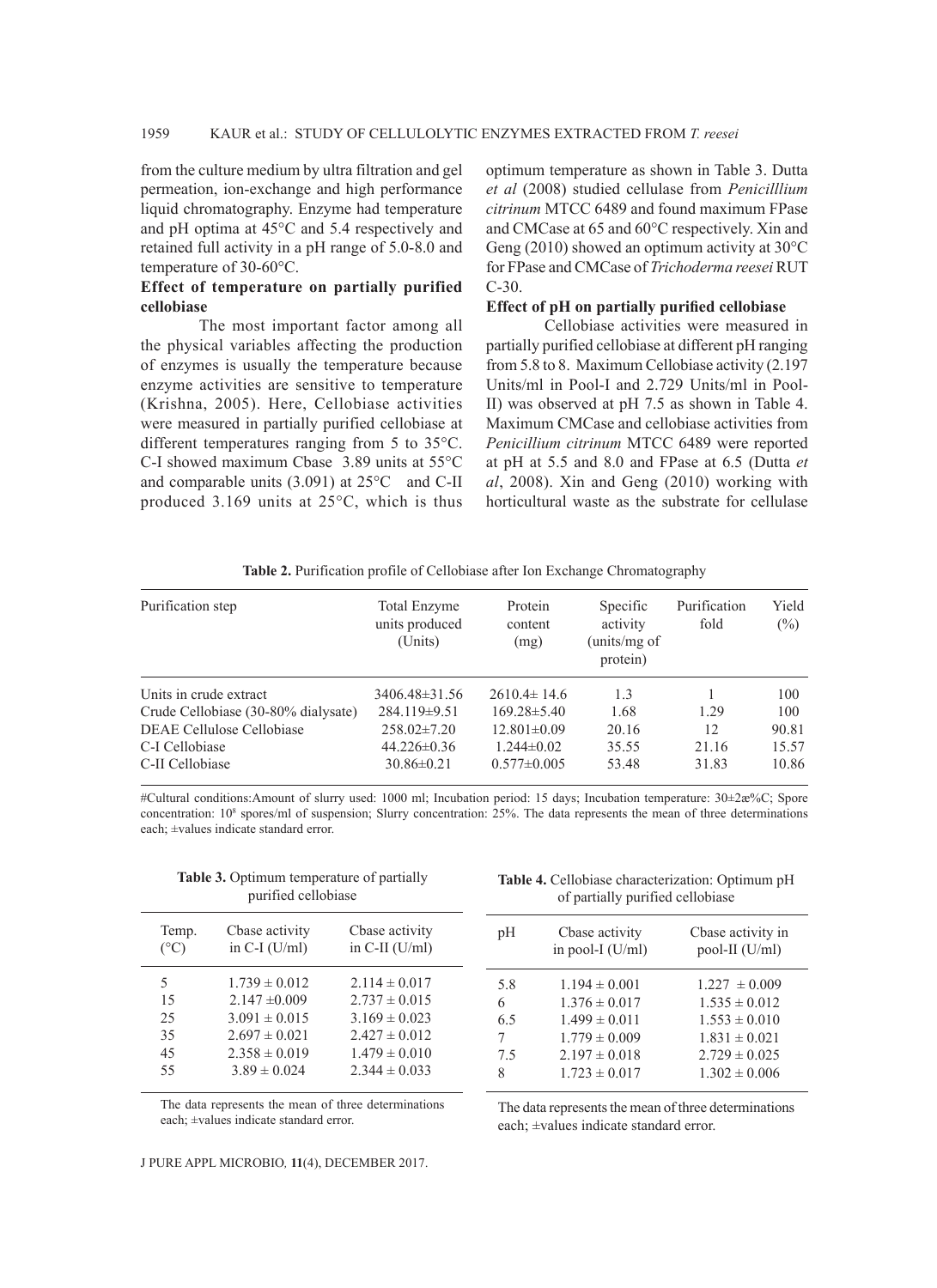and hemicellulase production from *Trichoderma reesei* RUT C-30 under SSF, obtained maximum cellulase at pH 5.0.

Comparable pH and temperature optima have been reported for cellulases of *Trichoderma viride* and other fungi (Berghem and Pettersson, 1973; Okada, 1975; Berg and Pettersson, 1977). Das *et al* (2008) reported that cellulase activity was optimum at pH 4.8. The variation of pH from the optimum level causes denaturation of the enzyme and reduces enzyme synthesis ability.

Roberto *et al* (2005) revealed that the highest levels of cellulase and xylanase enzymes from *Thermoascus aurantiacus* strain and optimum pH and temperature for cellulase and xylanase production were 5.0-5.5 and 75ºC respectively. **Partial purification of Filter Paperase**

The crude enzyme extract after 30-80% ammonium sulphate precipitation was dialyzed. Purification achieved with this step was 0.8 fold

| Sample                                                   | Enzyme units<br>produced<br>(Units/ml)  | Protein<br>content<br>(mg/ml)           | Specific activity<br>(enzyme unit/<br>mg of protein) | Purification<br>fold | Yield<br>$(\% )$ |
|----------------------------------------------------------|-----------------------------------------|-----------------------------------------|------------------------------------------------------|----------------------|------------------|
| Units in crude extract<br>Crude FPase (30-80% dialysate) | $428.57 \pm 11.40$<br>$20.678 \pm 0.06$ | $2610.4 \pm 14.60$<br>$169.28 \pm 5.40$ | 0.16<br>0.13                                         | 0.8                  | 100<br>100       |
| <b>DEAE Cellulose FPiase</b><br>F-I FPase                | $18.839 \pm 0.16$<br>$3.332 \pm 0.003$  | $12.801 \pm 0.09$<br>$0.962 \pm 0.002$  | 1.47<br>3.464                                        | 11.3<br>26.65        | 91.1<br>0.16     |
| F-II FPase                                               | $3.104 \pm 0.001$                       | $0.819 \pm 0.001$                       | 3.790                                                | 29.15                | 0.50             |

**Table 5.** Purification profile of FPase after Ion Exchange Chromatography

#Cultural conditions: Amount of slurry used: 1000ml; Incubation period: 15 days; Incubation temperature: 30±2æ%C; Spore concentration: 108 spores/ml of suspension; Slurry concentration: 25%; The data represents the mean of three determinations each; ±values indicate standard error.

**Table 6.** Purification profile of CMCase after Ion Exchange Chromatography

| Sample                          | Enzyme units<br>produced<br>(Units/ml) | Protein<br>content<br>(mg/ml) | Specific<br>activity<br>(enzyme)<br>unit/mg<br>of protein) | Purification<br>fold | Yield<br>$(\%)$ |
|---------------------------------|----------------------------------------|-------------------------------|------------------------------------------------------------|----------------------|-----------------|
| Units in crude extract          | $321.53 \pm 9.30$                      | $2610.4 \pm 14.60$            | 0.12                                                       |                      | 100             |
| Crude CMCase (30-80% dialysate) | $29.92 \pm 0.12$                       | $169.28 \pm 5.40$             | 0.18                                                       | 1.5                  | 100             |
| DEAE-Cellulose CMCase           | $23.93 \pm 0.11$                       | $12.801 \pm 0.09$             | 1.87                                                       | 10.4                 | 79.9            |
| Pool-I CMCase                   | $2.475 \pm 0.01$                       | $0.904 \pm 0.002$             | 2.74                                                       | 15.2                 | 8.27            |
| Pool-II CMCase                  | $2.475 \pm 0.01$                       | $1.296 \pm 0.007$             | 1.5                                                        | 8.3                  | 6.43            |

#Cultural conditions: Amount of slurry: 1000ml; Incubation period: 15 days; Incubation temperature: 30±2æ%C; Spore concentration: 108 spores/ml of suspension; Slurry concentration: 25%; The data represents the mean of three determinations each; ±values indicate standard error.

|  |  |  |  | Table 7. Specific activities of commercial and partially purified enzyme |  |  |  |  |
|--|--|--|--|--------------------------------------------------------------------------|--|--|--|--|
|--|--|--|--|--------------------------------------------------------------------------|--|--|--|--|

| Enzyme type                                                            | <b>CMCase</b><br>$(U/mg \text{ of protein})$ | Chase<br>$(U/mg \text{ of protein})$ | Fpase<br>(U/mg of protein) |
|------------------------------------------------------------------------|----------------------------------------------|--------------------------------------|----------------------------|
| Commercial cellulase from A. niger<br>(SISCO Lab. pvt. ltd.)           | 23.15 Worth 1307<br>Rs/100mg                 | 169.86                               | 16.28                      |
| Partialy purified Cellulase from<br><i>T. reesei</i> (Biogas Lab, PAU) | 1.86                                         | 1.57                                 | 1.47                       |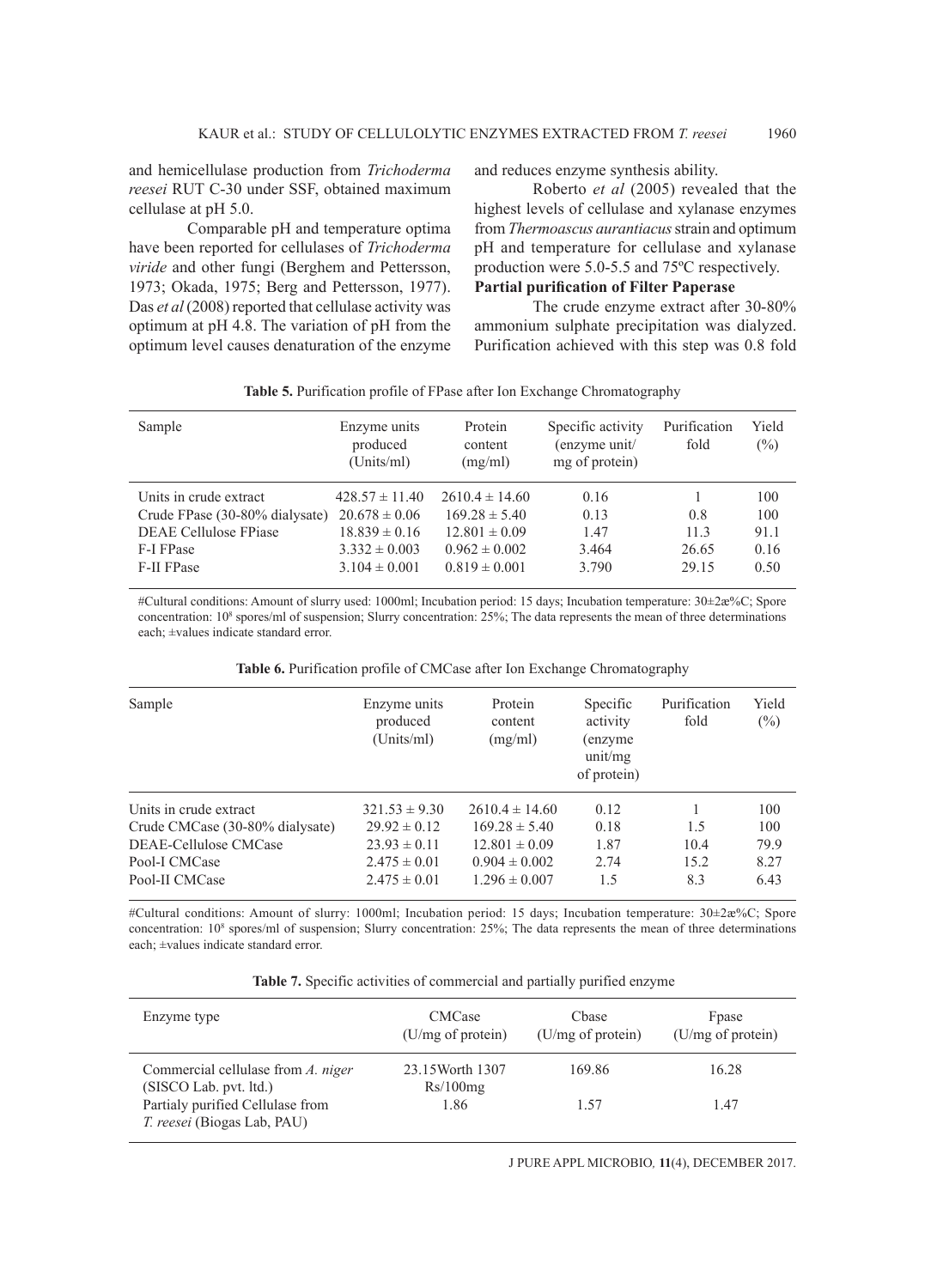as the specific activity of enzyme decreased from 0.16 in crude enzyme to 0.13 U/mg proteins in ammonium sulphate precipitated enzyme. But after anion exchange chromatography on DEAE cellulose column two different Fpase isoforms named F-I and F-II were identified with purification folds of 26.65 and 29.15, respectively. These isoforms were eluted at 0.6-0.7 M and 0.8 M (F I- Fraction 31 to 37 or 0.6a to 0.7b, F II-Fraction 39 to 44 or 0.7d-0.8d).of NaCl concentrations and named on the basis of elution with increasing molarity of NaCl. The purification profile is shown in Table 5.

# **Partial purification of Carboxymethylcellulase**

The crude enzyme extract after 30-80% ammonium sulphate precipitation was dialyzed. Purification achieved with this step was 1.5 fold as the specific activity of enzyme increased from 0.12 in crude enzyme to 0.18 U/mg proteins in ammonium sulphate precipitated enzyme. After anion exchange chromatography on DEAE cellulose column two CMCase isoforms namely CMC-I and II was identified with purification folds of 15.2 and 8.3. The isoforms were eluted at 0.8-0.9 M (POOL I- Fraction 43 to 47 or 0.8c to 0.9b) and 0.3 M (Pool II- Fraction 16-20) of NaCl concentration and named on the basis of elution with increasing molarity of NaCl. The purification profile is shown in Table 6.

Roy *et al* (2005) reported that biological activities of urea denatured forms of carboxymethylcellulase, cellobiase and b-glucosidase can be recovered using three phase partitioning using  $(NH_4)_2 SO_4$  and t-butanol. **Comparative Evaluation of Partially Purified and Commercially Available Enzyme**

Partially purified cellulase was compared with commercial cellulase from *A. niger* as shown in Table 7. The specific activities of all the three components of cellulase complex were very less as compared to commercial enzyme. This might be due to incomplete purification of enzyme in laboratory conditions from *Trichoderma reesei*.

### **CONCLUSION**

The present study was aimed at partial purification of cellulolytic enzymes from digested biogas slurry using celluloytic fungi *Trichoderma reesei* MTCC 164. From the previous laboratory studies, it was reported that statistically the optimized conditions for maximum cellulolytic enzyme production from digested biogas slurry are: Incubation period: 15 day, Spore concentration: 108 spores/ml, Slurry concentration: 25%. Under these conditions, Cellulolytic enzymes viz. CMCase, Cellobiase and FilterPaperase were produced and partially purified by ammonium sulphate precipitation (0-30 and 30-80%) and dialysis followed by ion exchange chromatography using DEAE-cellulose column. Twelve fold purification was achieved for cellobiase. Specific activity of 20.18 U/mg was measured. Two isoforms of Cellobaise (C-I and C-II) were found with 21 and 32 fold purification, respectively. Partially purified cellobiase was characterized for optimal pH and optimal temperature values. Optimum pH came out to be 7.5 and optimum temperature came out to be 55°C for C-I and 25°C for C-II. Carboxymethyl cellulase was partially purified up to 10.4 fold with specific activity of 1.87 U/mg of protein and Fpase was purified to 11.3 fold with 1.47 U/mg of protein specific activity. Partially purified enzyme activities were compared with that of commercial enzymes. This is the first report where cellulases were extracted and partially purified from digested slurry from biogas plant, which is very significant with reference to not only disposal of digested biogas slurry but also its value addition for industrial applications. It was noticed that further purification can be achieved by Gel filtration, Sephadex-G-50, Sephadex-G-200 column chromatography techniques. Further research is required to get insight into the further purification of partially purified cellulolytic enzymes to match up with commercial enzyme production, using gel filteration, Sephadex-G-50 and G-200 columns. The supernatant left after ammonium sulphate precipitation, can be utilized as field nutrient. It is concluded that the whole process of enzyme production from cattle dung slurry is not only a value addition of so called environmental menance, but also will be a profitable venture at commercial scale.

#### **REFERENCES**

- 1. Ahmed, S., Bashir, A., Saleem, H., Saadia, M., Jamil, A. Production and purification of cellulose degrading enzymes from a filamentous fungus *Trichoderma harzianum*. *Pak J Bot*,
	- J PURE APPL MICROBIO*,* **11**(4), DECEMBER 2017.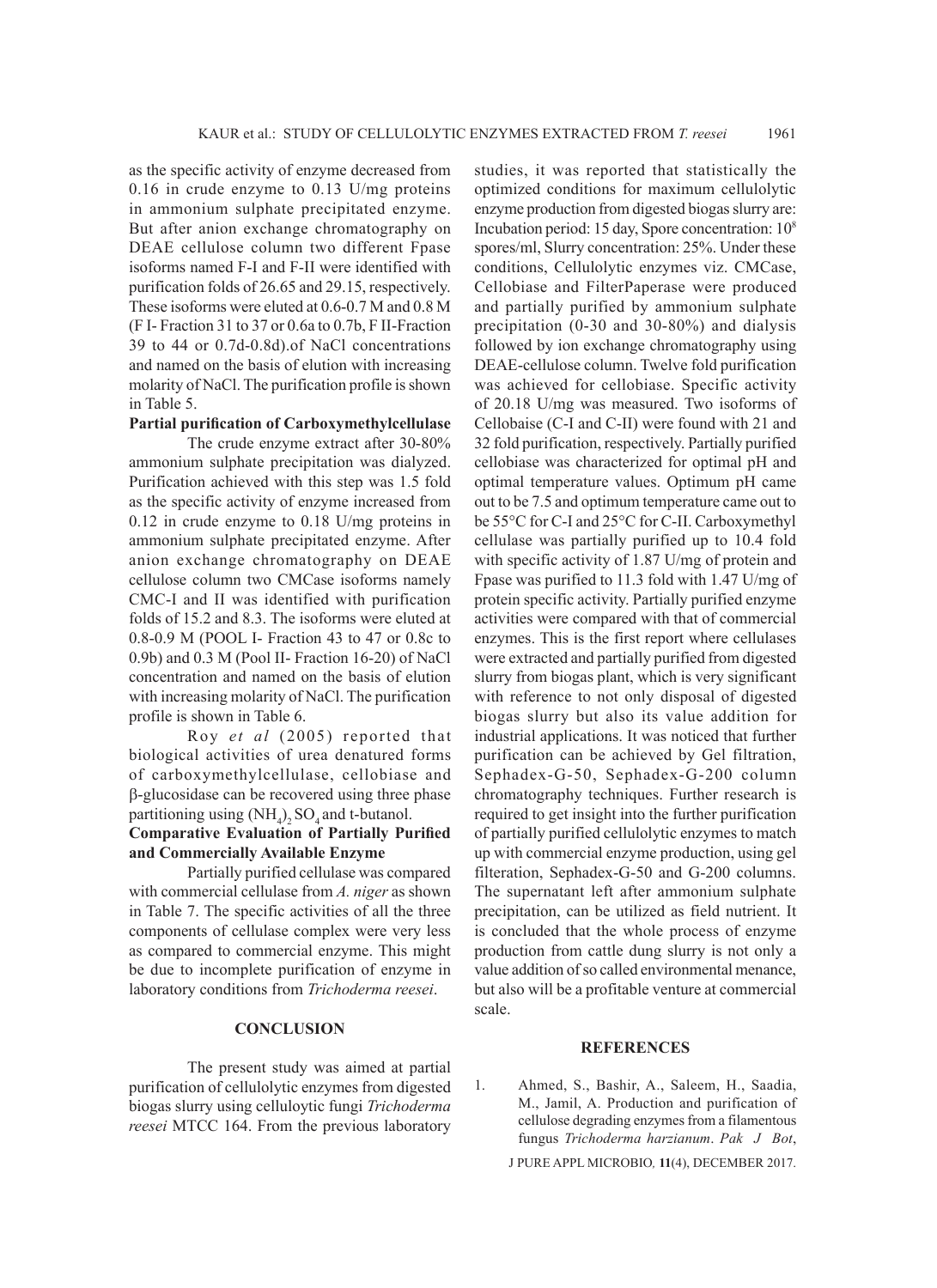2009; **41**: 1411-19.

- 2. Alam, M. Z., Mansor, M. F., Jalal, K.C.A., Optimization of decolorization of methylene blue by lignin peroxidase enzyme produced from sewage sludge with *Phanerochaete Chrysosporium. J Hazardous Mater,* 2009; **162**: 708-15.
- 3. Alam, M.Z., Razi, A.F., Molla, A.H., Biosolids accumulation and biodegradation of domestic wastewater treatment plant sludge by developed liquid state bioconversion process using a batch fermentor. *Water Res,* 2003; **37**: 3569-78.
- 4. Alam, Z.M., Muyibi, S.A.,Wahid, R., Statistical optimization of process conditions for cellulase production by liquid state bioconversion of domestic wastewater sludge. *Bioresour Technol*, 2008; **99**: 4709-16.
- 5. Bara, M. T. F., Lima, L., Ulhoa, C.J., Purification and characterization of an  $exo-\beta-1,3$ -glucanase produced by *Trichoderma asperellum*. *FEMS Microbiol Lett*, 2003; **219**: 81-85.
- 6. Beguin, P., Aubert, J. P., "The biological degradation of cellulose,"*FEMS Microbiology Reviews*, 1994; **13**(1): 25-58
- 7. Begum, F., Absar, N., Alam, M.S., Purification and characterization of extracellular cellulase from *Aspergillus oryzae* ITCC-4857.01. *J Appl Sci Res* 2009; **5**(10): 1645-51.
- 8. Begum, M. F., Absar, N. Purification and characterization of intracellular cellulase from *Aspergillus oryzae* ITCC-4857.01 *Mycobiol*  2009; **37**(2): 121-27.
- 9. Berg, B., Pettersson, G., Location and formation of cellulases in *Trichoderma viride. J Appl Bacteriology,* 1977; **42:** 65-75.
- 10. Berghem, L.E.R., Pettersson, L.G.,The mechanism of enzymatic cellulose degradation. Purification of cellulolytic enzymes from *Trichoderma viride* active on highly ordered cellulose. *Eur J Biochem,* 1973; **37**: 21-30.
- 11. Bhat, M., Bhat, S., "Cellulase degrading enzymes and their potential industrial applications," *Biotechnology Advances*, 1997; **15**(3-4): 583- 620.
- 12. Chen, P.J., Wei, T.C., Chang, Y.T., Lin, L.P., Purification and characterization of carboxymethyl cellulase from *Sinorhizobium fredii*. *Bot Bull Acad Sin,* 2004; **45**: 111-18.
- 13. Dariot, D.J., Simonetti, A., Plinho, F., Brandeli. A., Purification and characterization of extracellular b-glucosidase from *Monascus auroureus. J Microbiol Biotechnol,* 2008; **18**: 933-41.
- 14. Das, M., Banerjee, R., Bal. S., Multivariable parameter optimization for the endoglucanase production by *Trichoderma reesei* RUT C30

J PURE APPL MICROBIO*,* **11**(4), DECEMBER 2017.

from *Ocimum gratissimum* seed. *Braz Arch Biol Technol,* 2008; **51**: 35-41.

- 15. Dutta, T., Sahoo, R., Sengupta, R., Ray, S.S., Bhattacharyee, A., Ghosh, S., Novel cellulases from an extremophilic filamentous fungus *Penicillium Citrinum*: production and characterization. *J Ind Microbiol Biotechnol,* 2008; **35**: 275-82.
- 16. Fawole, O. B., Odunfa, S.A., Some factors affecting production of pectic enzymes by *Aspergillus niger. Int Biodeter Biodegr,* 2003; **52**: 223–227.
- 17. Gao, J., Weng, H., Zhu, D., Yuan, M., Guan, F., Yu-Xi., Production and characterization of cellulolytic enzymes from the thermoacidophilic fungal *Aspergillus terreus* M11 under solid state cultivation of corn stover. *Bioresour Technol,* 2008; **99**:7623-29.
- 18. Ghorai, S., Chowdhary, S., Pal, S., Banik, S.P., Mukherjee, S.P., Khowala, S., Enhanced activity and stability of cellobiase  $(\beta$ -glucosidase: EC 3.2.1.21) produced in the presence of 2-deoxy-Dglucose from the fungus *Termitomyces clypeatus*. *Carbohydrate Res,* 2010; **345**: 1015-22.
- 19. Henrissat, B.,"A new cellulase family," *Molecular Microbiology*, 1997; **23**(4): 848-849.
- 20. Jagtap, S., Rao, M., Purification and properties of a low molecular weight 1,4-bea-D-glucan glucohydrolase having one active site for carboxy methyl cellulase and xylan from an alkalothermophilic *Thermomonospora* sp. *Biochem Biophys Res Commun*, 2005; **329**(1): 111-6.
- 21. Krishna, C., Solid state fermentation system: an overview. *Crit Rev Biotechnol*, 2005; **25**: 1-30.
- 22. Lamed, R., Setter, E., Kenig, R., *Biotechnol Bioeng Symp* 1997; **13**: 799-804.
- 23. Lowry, O. H., Rosebrough, N.J., Farr, A.L., Randall, R.J., Protein measurement with folinphenol reagent. *J Biol Chem,* 1951; **193**: 265-75.
- 24. Mandels, M., Andreotti, R.E., Roche, C., Measurement of sacharifying cellulose. *Biotechnol Bioeng Symp,* 1976; **6**: 21-23.
- 25. Mart-Yanov, V. A., Rabinovich, M.L. , Klesov, A.A., Myaghikh, I.V. , Gervert, M.V., *Priki Biokhim Microbiol,* 1983; **19**: 513-20.
- 26. Nagendran, S., Hallen-Adams, H.E., Paper, J.M., Aslam, N., Walton, J.D., Reduced genomic potential for secreted plant cell wall degrading enzymes in the ectomycorrhizal fungus *Amanita bisporigera*, based on the secretome of *Trichoderma reesei*. *Fungal Gene Biol.,* 2009; **46**: 427–35. doi: 10.1016/j. fgb.2009.02.001.
- 27. Noronha, E. F., Kipnis, A., Kipinis, A.P.J., Ulhoa, C.J., Regulation of 36kDa 1-3-glucanse synthesis